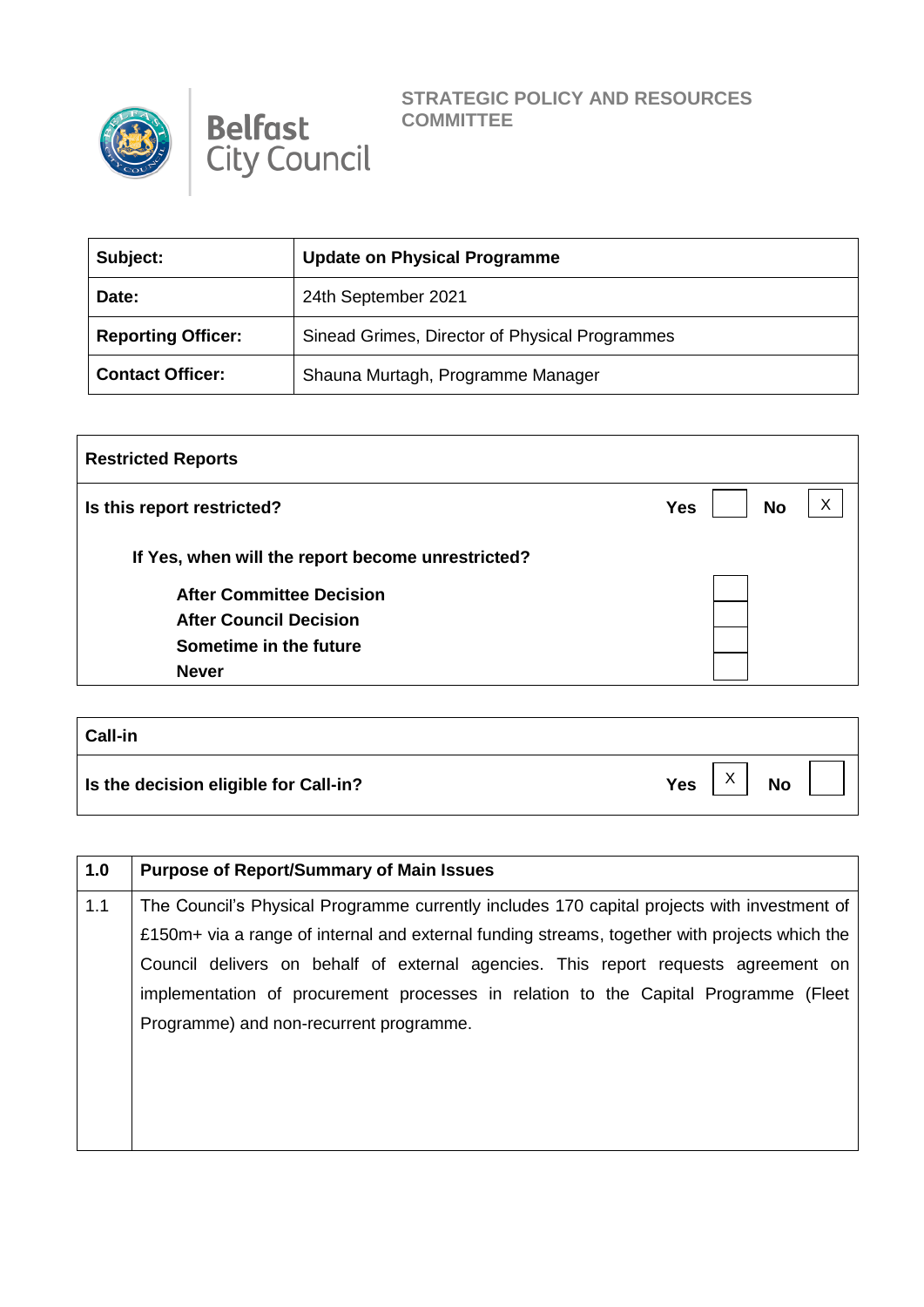| 2.0 | <b>Recommendations</b>                                                                         |  |
|-----|------------------------------------------------------------------------------------------------|--|
| 2.1 | The Committee is asked to:                                                                     |  |
|     | i.<br>agree that the necessary procurement processes are initiated for the agreed Fleet        |  |
|     | Programme for 2021/22 and 2022/23 (see Appendix 1), with contracts to be                       |  |
|     | awarded on the basis of most economically advantageous tenders received and full               |  |
|     | commitment to deliver;                                                                         |  |
|     |                                                                                                |  |
|     | ii.<br>agree that necessary procurement processes (including the invitation of tenders         |  |
|     | and/or the use of appropriate 'framework' arrangements) be initiated for any non-              |  |
|     | recurrent projects for 2021/22 and non-recurrent projects under re-allocated                   |  |
|     | reserves as required, with contracts to be awarded on the basis of most                        |  |
|     | economically advantageous tenders received and full commitment to deliver; and                 |  |
|     | iii.<br>note that the Leisure Transformation Programme has been shortlisted for an             |  |
|     | international award for 'Social project of the year' by the Association of Project             |  |
|     | Management with the winner to be announced in November.                                        |  |
| 3.0 | <b>Main Report</b>                                                                             |  |
|     |                                                                                                |  |
|     | <b>Key Issues</b>                                                                              |  |
| 3.1 | Capital Programme - Fleet Programme 2021/22 and 2022/23                                        |  |
|     | Members will know that the Council needs to run and maintain a substantial fleet in order to   |  |
|     | deliver its services. There is a rolling allocation of £2.2m towards the Fleet Programme for   |  |
|     | 2021/22 and £2.2m for 2022/23 under the Capital Programme at Stage 3. Members are asked        |  |
|     | to note that the Fleet Programme has been developed in conjunction with Council departments    |  |
|     | and reflects the service needs of the organisation. Members are asked to note that there are   |  |
|     | ongoing issues caused by the high age profile and condition of the fleet operating well beyond |  |
|     | its recommended operational life cycle. Members are asked to note the agreed Fleet             |  |
|     | Programme for 2021/22 and 2022/23 (see Appendix) and agree that the necessary                  |  |
|     | procurement processes are initiated, with contracts to be awarded on the basis of most         |  |
|     | economically advantageous tenders received and full commitment to deliver.                     |  |
|     | Non-recurrent projects 2021/22 and non-recurrent re-allocation funding                         |  |
| 3.2 | Members will be aware that the incremental nature of the capital programme allows the Council  |  |
|     | the opportunity to allocate an element of the 2021/22 capital financing budget to finance a    |  |
|     | number of one-off (non-recurrent) projects within year. It is recommended that this is focused |  |
|     | on progressing projects which the Council is required to take forward either from a health and |  |